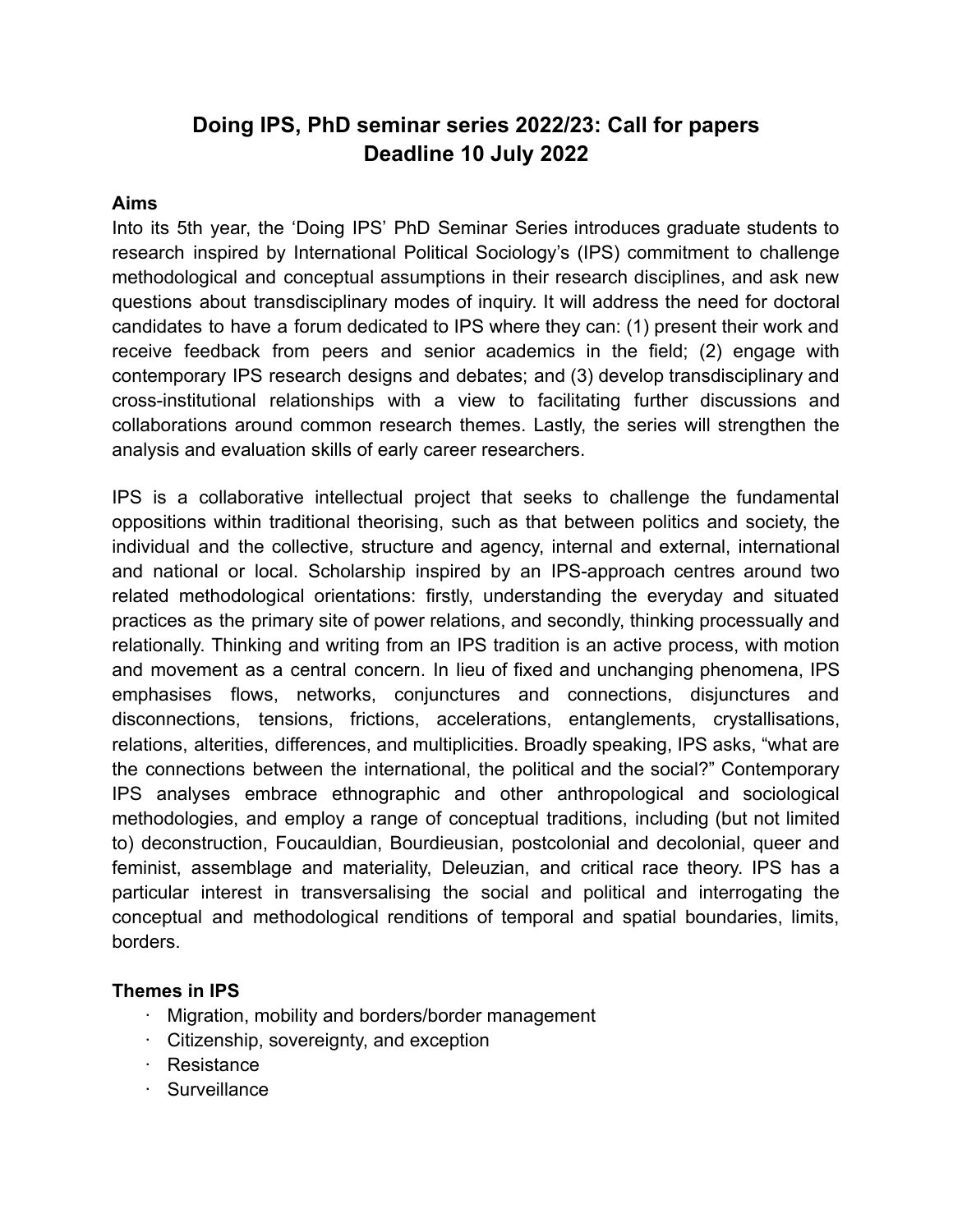- · Technology and STS (Science & Technology Studies)
- · Racialisation, racism and coloniality
- · Socio-legal studies and human rights
- · Transnational sociology of expertise
- · Innovations and interventions in critical theory and methodologies
- · Ethnography and fieldwork methodologies

### **Doing IPS Seminar Series - Programme and Structure**

The series runs over a period of 10 months starting from September usually meeting on the last Friday of each month for two hours. The exact time will be determined based on the preferences of the accepted participants. The seminars will rotate between the three host institutions (King's College London, Queen Mary University of London, and London School of Economics and Political Science), and will take place exclusively in-person.

#### *Standard sessions*

In each two-hour seminar, two participants will present a piece of work-in-progress (around 8,000-10,000 words of a thesis chapter, book chapter, journal manuscript) to the group. In preparation for the session, each presenter will invite a senior academic to act as discussant for their paper. The discussion will be followed by questions and answers with the audience. Each presenter is allocated one hour, and all participants are expected to have read the papers in advance. Presenters are encouraged to invite their supervisors and colleagues interested in their work. We also organise special sessions, such as IPS open discussions, roundtables, writing retreats, etc.. Please email us on ips.phd.seminar@gmail.com with your suggestions.

#### **Key information**

- We invite applications from doctoral students in **any** discipline across the social sciences and humanities.
- A commitment to attend all seminars throughout the year as well as to participate actively in the discussions is expected from participants.
- The *Doing IPS Seminar series* will take place **in-person** this year, hence priority will be given to participants who can commit to come in-person to the sessions. We understand travel will not always be possible, but we are seeking to, once again, foster a supportive and collegial environment, which is best facilitated by an in-person experience.
- Please be aware that this is a forum for extensive and engaged discussion of your work; if you are planning on presenting near the time you will be submitting your thesis, please make us aware when you apply.
- Limited travel and accommodation grants are available for participants based outside London (to be considered on a case-by-case basis).